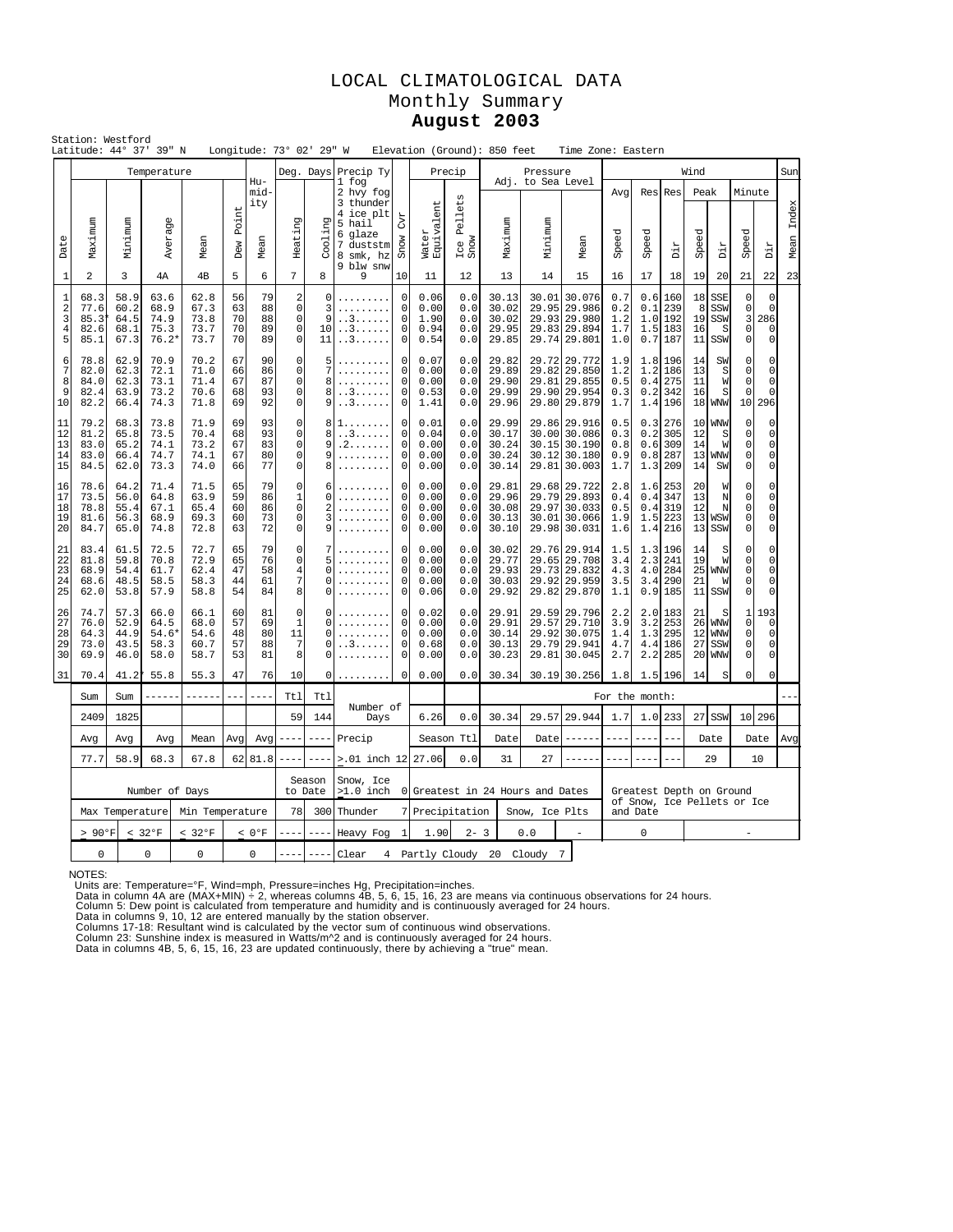## OBSERVATIONS AT 3-HOUR INTERVALS

|                                              |                                                                                                                                                                                                                                                                                                                                                                                                                                                          | 2003: Westford<br><u>August</u><br>Wind                              |                                                              |                                              |                                              |                                                  |                                                                         |                                                                                       |                                                                            |          |                                                                      |                                                               |                                              |                                              |                                                                                                                                           |                                                                                                               |                                                              |          |                                                                      |                                                              |                                              |                                              |                                                 |                                                          |                                                                                                                       |                                                                     |
|----------------------------------------------|----------------------------------------------------------------------------------------------------------------------------------------------------------------------------------------------------------------------------------------------------------------------------------------------------------------------------------------------------------------------------------------------------------------------------------------------------------|----------------------------------------------------------------------|--------------------------------------------------------------|----------------------------------------------|----------------------------------------------|--------------------------------------------------|-------------------------------------------------------------------------|---------------------------------------------------------------------------------------|----------------------------------------------------------------------------|----------|----------------------------------------------------------------------|---------------------------------------------------------------|----------------------------------------------|----------------------------------------------|-------------------------------------------------------------------------------------------------------------------------------------------|---------------------------------------------------------------------------------------------------------------|--------------------------------------------------------------|----------|----------------------------------------------------------------------|--------------------------------------------------------------|----------------------------------------------|----------------------------------------------|-------------------------------------------------|----------------------------------------------------------|-----------------------------------------------------------------------------------------------------------------------|---------------------------------------------------------------------|
|                                              |                                                                                                                                                                                                                                                                                                                                                                                                                                                          |                                                                      |                                                              |                                              |                                              |                                                  |                                                                         |                                                                                       |                                                                            |          |                                                                      |                                                               |                                              |                                              |                                                                                                                                           | Wind                                                                                                          |                                                              |          |                                                                      |                                                              |                                              |                                              |                                                 |                                                          | Wind                                                                                                                  |                                                                     |
| Hour                                         | Sunshine                                                                                                                                                                                                                                                                                                                                                                                                                                                 | Pressure                                                             | Rainfall<br>rate                                             | Temperature                                  | Dew Point                                    | Humidity                                         | Direction                                                               | Speed                                                                                 | Gust                                                                       | Sunshine | Pressure                                                             | Rainfall<br>rate                                              | Temperature                                  | Point<br>Dew                                 | Direction<br>Humidity                                                                                                                     | Speed                                                                                                         | Gust                                                         | Sunshine | Pressure                                                             | Rainfall<br>rate                                             | Temperature                                  | Point<br>Dew                                 | Humidity                                        | Direction                                                | Speed                                                                                                                 | Gust                                                                |
|                                              |                                                                                                                                                                                                                                                                                                                                                                                                                                                          |                                                                      |                                                              | AUG 01                                       |                                              |                                                  |                                                                         |                                                                                       |                                                                            |          |                                                                      |                                                               | AUG 02                                       |                                              |                                                                                                                                           |                                                                                                               |                                                              |          |                                                                      |                                                              | AUG 03                                       |                                              |                                                 |                                                          |                                                                                                                       |                                                                     |
| 01<br>04<br>07<br>10<br>13<br>16<br>19<br>22 | 0.00<br>30.10<br>68 18<br>0<br>66<br>56<br>30.08<br>0.00<br>50<br>60<br>15<br>$\mathsf 0$<br>64<br>30.11<br>0.00<br>51<br>62<br>15<br>$\begin{array}{c}\n1 \\ 2 \\ 2 \\ 0\n\end{array}$<br>64<br>79<br>30.11<br>0.00<br>60<br>54<br>13<br>80<br>30.09<br>0.00<br>62<br>56<br>13<br>30.07<br>0.00<br>59<br>81<br>0 <sub>0</sub><br>65<br>0<br>30.03<br>0.00<br>62<br>59<br>91<br>0 <sub>0</sub><br>59<br>96<br>0<br>30.03<br>0.00<br>61<br>0 <sub>0</sub> |                                                                      |                                                              |                                              |                                              |                                                  |                                                                         |                                                                                       | $\frac{3}{2}$<br>$\overline{4}$<br>7<br>8<br>0<br>0<br>$\mathsf{O}\xspace$ |          | 30.00<br>29.98<br>30.00<br>30.01<br>29.99<br>29.98<br>29.97<br>29.97 | 0.00<br>0.00<br>0.00<br>0.00<br>0.00<br>0.00<br>0.00<br>0.00  | 60<br>61<br>61<br>66<br>73<br>77<br>76<br>66 | 59<br>59<br>60<br>63<br>66<br>67<br>68<br>66 | 96100<br>96<br>0 <sub>0</sub><br>94<br>0 <sub>0</sub><br>90<br>20<br>78<br>24<br>72<br>0 <sub>0</sub><br>76<br>04<br>98<br>0 <sub>0</sub> | 0<br>$\mathsf 0$<br>$\mathbf 0$<br>$\mathbf 1$<br>$\mathbf 1$<br>$\mathsf 0$<br>$\mathsf 0$<br>$\mathsf 0$    | 0<br>0<br>0<br>$\overline{4}$<br>3<br>0<br>1<br>$\mathbf 0$  |          | 29.98<br>29.99<br>30.00<br>30.01<br>29.98<br>29.95<br>29.94<br>29.97 | 0.00<br>0.00<br>0.00<br>0.00<br>0.00<br>0.00<br>0.00<br>0.00 | 65<br>67<br>69<br>76<br>83<br>83<br>78<br>71 | 64<br>66<br>69<br>73<br>75<br>75<br>69<br>70 | 98 00<br>97<br>99<br>91<br>78<br>76<br>75<br>96 | 20<br>20<br>18<br>20<br>0 <sub>0</sub><br>18<br>09       | $\circ$<br>$\mathbf 1$<br>$\mathbf 0$<br>$\sqrt{2}$<br>$\overline{a}$<br>0<br>$\mathbf 1$<br>0                        | 0<br>3<br>3<br>7<br>9<br>0                                          |
|                                              |                                                                                                                                                                                                                                                                                                                                                                                                                                                          |                                                                      |                                                              | AUG 04                                       |                                              |                                                  |                                                                         |                                                                                       |                                                                            |          |                                                                      |                                                               | AUG 05                                       |                                              |                                                                                                                                           |                                                                                                               |                                                              |          |                                                                      |                                                              | AUG 06                                       |                                              |                                                 |                                                          |                                                                                                                       |                                                                     |
| 01<br>04<br>07<br>10<br>13<br>16<br>19<br>22 | 29.94<br>0.00<br>71<br>96 15<br>$\circ$<br>69<br>95<br>29.94<br>0.00<br>70<br>68<br>20<br>$\mathbf 1$<br>0<br>29.94<br>0.00<br>69<br>93<br>20<br>71<br>3<br>29.92<br>0.00<br>77<br>71<br>83<br>18<br>$\begin{array}{c} 1 \\ 5 \\ 0 \end{array}$<br>29.89<br>0.00<br>79<br>72<br>80<br>15<br>73<br>29.83<br>0.00<br>77<br>89<br>18<br>71<br>91<br>0 <sub>0</sub><br>29.84<br>0.00<br>74<br>0<br>69<br>69<br>98<br>02<br>29.85<br>0.00                     |                                                                      |                                                              |                                              |                                              |                                                  |                                                                         |                                                                                       | 3<br>3<br>$\frac{1}{7}$<br>5<br>11<br>$\frac{1}{2}$                        |          | 29.83<br>29.82<br>29.84<br>29.84<br>29.80<br>29.75<br>29.76<br>29.76 | 0.00<br>0.00<br>0.00<br>0.00<br>0.00<br>0.00<br>0.00<br>0.00  | 69<br>70<br>70<br>75<br>81<br>85<br>72<br>70 | 69<br>69<br>70<br>71<br>72<br>72<br>68<br>69 | 99100<br>98<br>11<br>98<br>18<br>86<br>18<br>76<br>18<br>20<br>66<br>0 <sub>0</sub><br>89<br>13<br>98                                     | 0<br>0<br>$\mathsf 0$<br>2<br>3<br>$\overline{a}$<br>$\mathbf 0$<br>$\mathsf 0$                               | 0<br>2<br>2<br>8<br>7<br>6<br>0<br>$\overline{a}$            |          | 29.74<br>29.74<br>29.77<br>29.80<br>29.77<br>29.75<br>29.78<br>29.82 | 0.00<br>0.00<br>0.00<br>0.00<br>0.00<br>0.00<br>0.00<br>0.00 | 67<br>67<br>68<br>72<br>78<br>79<br>71<br>66 | 67<br>67<br>67<br>69<br>68<br>69<br>66<br>65 | 98 18<br>98<br>98<br>90<br>70<br>72<br>86<br>95 | 20<br>18<br>20<br>22<br>20<br>20<br>18                   | $\overline{0}$<br>$\mathsf{O}\xspace$<br>$\mathbf{1}$<br>5<br>$\overline{4}$<br>$\mathbf{3}$<br>$\mathsf 0$<br>3      | $\mathbf{1}$<br>5<br>9<br>14<br>10<br>3<br>8                        |
|                                              |                                                                                                                                                                                                                                                                                                                                                                                                                                                          |                                                                      |                                                              | AUG 07                                       |                                              |                                                  |                                                                         |                                                                                       |                                                                            |          |                                                                      |                                                               | AUG 08                                       |                                              |                                                                                                                                           |                                                                                                               |                                                              |          |                                                                      |                                                              |                                              |                                              |                                                 |                                                          |                                                                                                                       |                                                                     |
| 01<br>04<br>07<br>10<br>13<br>16<br>19<br>22 |                                                                                                                                                                                                                                                                                                                                                                                                                                                          | 29.82<br>29.84<br>29.86<br>29.88<br>29.86<br>29.83<br>29.83<br>29.87 | 0.00<br>0.00<br>0.00<br>0.00<br>0.00<br>0.00<br>0.00<br>0.00 | 65<br>63<br>66<br>72<br>79<br>81<br>79<br>68 | 64<br>62<br>65<br>69<br>70<br>69<br>69<br>67 | 98<br>97<br>98<br>92<br>75<br>66<br>$72\,$<br>96 | 18<br>18<br>20<br>18<br>18<br>18<br>20<br>0 <sub>0</sub>                | $\mathbf{1}$<br>$\mathsf 0$<br>1<br>2<br>5<br>$\mathsf 0$<br>$\mathsf{O}\xspace$<br>0 | 6<br>3<br>3<br>6<br>13<br>$\frac{2}{2}$<br>$\mathbf 0$                     |          | 29.87<br>29.85<br>29.86<br>29.87<br>29.83<br>29.82<br>29.85<br>29.89 | 0.001<br>0.00<br>0.00<br>0.00<br>0.00<br>0.00<br>0.00<br>0.00 | 65<br>64<br>64<br>76<br>83<br>82<br>70<br>67 | 64<br>63<br>64<br>69<br>72<br>74<br>67<br>66 | 981<br>00<br>99<br>0 <sub>0</sub><br>99<br>0 <sub>0</sub><br>79<br>31<br>68<br>29<br>76<br>27<br>88<br>$_{00}$<br>97<br>0 <sub>0</sub>    | 0<br>$\mathsf 0$<br>0<br>0<br>1<br>3<br>$\mathsf{O}\xspace$<br>0                                              | 0<br>0<br>0<br>1<br>$\overline{4}$<br>7<br>$\mathsf{O}$<br>0 |          | 29.90<br>29.92<br>29.97<br>29.99<br>29.96<br>29.97<br>29.97<br>29.96 | 0.00<br>0.00<br>0.00<br>0.00<br>0.00<br>0.06<br>0.00<br>0.00 | 65<br>64<br>67<br>75<br>81<br>69<br>70<br>69 | 64<br>63<br>67<br>71<br>74<br>67<br>69<br>68 | 98<br>98<br>99<br>87<br>78<br>93<br>96<br>99    | 00<br>00<br>18<br>00<br>00<br>11<br>00<br>0 <sub>0</sub> | 0<br>$\mathsf 0$<br>1<br>$\mathsf 0$<br>1<br>$\mathbf 1$<br>$\mathbf 0$<br>0                                          | $\Omega$<br>4<br>0<br>6<br>6<br>$\mathbf 1$<br>$\mathbf 0$          |
|                                              |                                                                                                                                                                                                                                                                                                                                                                                                                                                          |                                                                      |                                                              | AUG 10                                       |                                              |                                                  |                                                                         |                                                                                       |                                                                            |          |                                                                      |                                                               | AUG 11                                       |                                              |                                                                                                                                           |                                                                                                               |                                                              |          |                                                                      |                                                              | AUG 12                                       |                                              |                                                 |                                                          |                                                                                                                       |                                                                     |
| 01<br>04<br>07<br>10<br>13<br>16<br>19<br>22 |                                                                                                                                                                                                                                                                                                                                                                                                                                                          | 29.94<br>29.92<br>29.91<br>29.90<br>29.87<br>29.82<br>29.83<br>29.86 | 0.01<br>0.00<br>0.00<br>0.00<br>0.00<br>0.00<br>0.00<br>0.00 | 67<br>67<br>68<br>73<br>78<br>80<br>68<br>67 | 67<br>67<br>68<br>71<br>72<br>72<br>67<br>67 | 99<br>99<br>95<br>82<br>75<br>96<br>99           | 99100<br>0 <sub>0</sub><br>00<br>18<br>18<br>18<br>29<br>0 <sub>0</sub> | 0<br>0<br>0<br>3<br>$\overline{\mathbf{c}}$<br>5<br>8<br>0                            | 0<br>0<br>$\mathbb O$<br>$\overline{7}$<br>6<br>12<br>13<br>$\mathbf 0$    |          | 29.87<br>29.87<br>29.91<br>29.93<br>29.93<br>29.91<br>29.93<br>29.98 | 0.001<br>0.00<br>0.00<br>0.00<br>0.00<br>0.00<br>0.00<br>0.00 | 69<br>69<br>69<br>72<br>77<br>77<br>72<br>69 | 69<br>69<br>69<br>70<br>71<br>72<br>70<br>68 | 99 20<br>99<br>00<br>100<br>20<br>95<br>27<br>82<br>29<br>82<br>29<br>92<br>0 <sub>0</sub><br>98<br>0 <sub>0</sub>                        | 0<br>$\mathsf 0$<br>$\boldsymbol{2}$<br>$\,1\,$<br>$\sqrt{2}$<br>$\overline{a}$<br>$\mathbf 0$<br>$\mathsf 0$ | 1<br>0<br>5<br>5<br>5<br>7<br>$\mathbf 0$<br>0               |          | 30.01<br>30.01<br>30.07<br>30.09<br>30.10<br>30.12<br>30.13<br>30.15 | 0.00<br>0.00<br>0.00<br>0.00<br>0.00<br>0.00<br>0.00<br>0.00 | 68<br>67<br>67<br>75<br>79<br>71<br>69<br>68 | 67<br>66<br>66<br>70<br>73<br>67<br>68<br>67 | 98 00<br>98<br>98<br>85<br>82<br>87<br>96<br>98 | 0 <sub>0</sub><br>00<br>29<br>29<br>18<br>09<br>00       | $\overline{0}$<br>0<br>0<br>$\mathsf 0$<br>$\mathbf 0$<br>$\overline{4}$<br>$\mathbf 0$<br>0                          | 0<br>0<br>$\overline{1}$<br>3<br>8<br>$\overline{a}$<br>0           |
|                                              |                                                                                                                                                                                                                                                                                                                                                                                                                                                          |                                                                      |                                                              | AUG 13                                       |                                              |                                                  |                                                                         |                                                                                       |                                                                            |          |                                                                      |                                                               | AUG 14                                       |                                              |                                                                                                                                           |                                                                                                               |                                                              |          |                                                                      |                                                              | AUG 15                                       |                                              |                                                 |                                                          |                                                                                                                       |                                                                     |
| 01<br>04<br>07<br>10<br>13<br>16<br>19<br>22 |                                                                                                                                                                                                                                                                                                                                                                                                                                                          | 30.16<br>30.17<br>30.20<br>30.24<br>30.21<br>30.17<br>30.17<br>30.20 | 0.00<br>0.00<br>0.00<br>0.00<br>0.00<br>0.00<br>0.00<br>0.00 | 68<br>65<br>68<br>74<br>81<br>83<br>80<br>71 | 68<br>65<br>68<br>69<br>70<br>67<br>68<br>63 | 99<br>99<br>85<br>69<br>59<br>67<br>76           | 99100<br>00<br>33<br>06<br>31<br>0 <sub>0</sub><br>02<br>18             | 0<br>0<br>0<br>0<br>$\begin{array}{c} 2 \\ 1 \\ 0 \end{array}$<br>$\mathbf{1}$        | 0<br>$\mathsf 0$<br>3<br>3571<br>5                                         |          | 30.19<br>30.20<br>30.23<br>30.22<br>30.20<br>30.15<br>30.12<br>30.14 | 0.00<br>0.00<br>0.00<br>0.00<br>0.00<br>0.00<br>0.00<br>0.00  | 69<br>70<br>69<br>76<br>81<br>83<br>80<br>68 | 65<br>66<br>65<br>68<br>66<br>70<br>69<br>67 | 87 20<br>87<br>22<br>88<br>24<br>76<br>27<br>29<br>62<br>65<br>0 <sub>0</sub><br>00<br>69<br>0 <sub>0</sub><br>96                         | 0<br>1<br>$\mathsf 0$<br>3<br>$\begin{smallmatrix}2\1\end{smallmatrix}$<br>$\mathsf{O}\xspace$<br>$\mathsf 0$ | 2<br>3<br>1<br>8<br>б<br>7<br>$\mathsf{O}$<br>$\mathsf{O}$   |          | 30.13<br>30.10<br>30.09<br>30.07<br>30.02<br>29.93<br>29.86<br>29.85 | 0.00<br>0.00<br>0.00<br>0.00<br>0.00<br>0.00<br>0.00<br>0.00 | 68<br>64<br>66<br>76<br>81<br>84<br>80<br>74 | 66<br>63<br>65<br>68<br>66<br>70<br>68<br>65 | 91 00<br>97<br>98<br>78<br>60<br>62<br>67<br>74 | 0 <sub>0</sub><br>18<br>20<br>29<br>24<br>18<br>20       | $\circ$<br>$\mathsf 0$<br>$\mathbf 1$<br>3<br>$\overline{a}$<br>$\begin{array}{c} 3 \\ 1 \end{array}$<br>$\mathbf{1}$ | 0<br>5<br>$\frac{8}{7}$<br>7<br>3<br>5                              |
|                                              |                                                                                                                                                                                                                                                                                                                                                                                                                                                          |                                                                      |                                                              | AUG 16                                       |                                              |                                                  |                                                                         |                                                                                       |                                                                            |          |                                                                      |                                                               | AUG 17                                       |                                              |                                                                                                                                           |                                                                                                               |                                                              |          |                                                                      |                                                              | AUG 18                                       |                                              |                                                 |                                                          |                                                                                                                       |                                                                     |
| 01<br>04<br>07<br>10<br>13<br>16<br>19<br>22 |                                                                                                                                                                                                                                                                                                                                                                                                                                                          | 29.80<br>29.73<br>29.70<br>29.69<br>29.68<br>29.70<br>29.71<br>29.76 | 0.00<br>0.00<br>0.00<br>0.00<br>0.00<br>0.00<br>0.00<br>0.00 | 73<br>68<br>69<br>72<br>76<br>76<br>74<br>67 | 66<br>64<br>65<br>68<br>67<br>63<br>63<br>62 | 79<br>88<br>87<br>88<br>73<br>65<br>70<br>83     | 18<br>18<br>18<br>20<br>31<br>29<br>29<br>0 <sub>0</sub>                | $\begin{array}{c} 2 \\ 3 \\ 4 \end{array}$<br>2<br>4<br>$\frac{5}{2}$<br>1            | 7<br>7<br>8<br>7<br>8<br>12<br>6<br>7                                      |          | 29.80<br>29.83<br>29.89<br>29.92<br>29.91<br>29.90<br>29.92<br>29.96 | 0.00<br>0.00<br>0.00<br>0.00<br>0.00<br>0.00<br>0.00<br>0.00  | 61<br>60<br>57<br>63<br>70<br>73<br>69<br>59 | 57<br>58<br>56<br>59<br>62<br>64<br>63<br>58 | 00<br>86<br>94<br>33<br>98<br>0 <sub>0</sub><br>87<br>02<br>77<br>00<br>73<br>0 <sub>0</sub><br>80<br>$00\,$<br>97<br>0 <sub>0</sub>      | 0<br>$\mathbf 0$<br>$\mathsf 0$<br>$\mathsf 0$<br>0<br>$\sqrt{2}$<br>$\mathsf{O}\xspace$<br>0                 | 2<br>$\overline{a}$<br>0<br>1<br>3<br>8<br>1<br>0            |          | 29.97<br>29.99<br>30.04<br>30.06<br>30.05<br>30.03<br>30.02<br>30.07 | 0.00<br>0.00<br>0.00<br>0.00<br>0.00<br>0.00<br>0.00<br>0.00 | 59<br>57<br>60<br>65<br>75<br>78<br>77<br>58 | 58<br>57<br>60<br>63<br>66<br>63<br>62<br>57 | 99<br>99<br>98<br>94<br>73<br>59<br>61<br>95    | 00<br>00<br>00<br>29<br>27<br>0 <sub>0</sub><br>00<br>00 | $\Omega$<br>$\mathbf 0$<br>$\mathsf 0$<br>$\mathbf{1}$<br>1<br>$\mathbf{1}$<br>$\mathsf{O}\xspace$<br>$\overline{0}$  | $\mathbf 0$<br>0<br>5<br>5<br>$\mathsf{O}\xspace$<br>$\overline{0}$ |

|  |  |  | MAXIMUM SHORT DURATION PRECIPITATION |
|--|--|--|--------------------------------------|
|--|--|--|--------------------------------------|

| Time Period (minutes) |      | 10   | 15   | 20   | 30   | 45   | 60   | 80   | 100  | 120  | 150  | 180  |
|-----------------------|------|------|------|------|------|------|------|------|------|------|------|------|
| Precipitation         | 0.29 | 0.29 | 0.29 | 0.29 | 0.29 | 0.29 | 0.29 | 0.29 | 0.29 | 0.29 | 0.29 | 0.29 |
| Ended: Date           | 10   | 10   | 10   | 10   | 10   | 10   | 10   | 10   | 10   | 10   | 10   | 10   |
| Ended: Time           | 1839 | 1839 | 1839 | 1839 | 1839 | 1839 | 1839 | 1839 | 1839 | 1839 | 1839 | 1839 |

The precipitation amounts may occur at any time during the month. The time indicated is the ending time of the interval. Date and time are not entered for trace amounts.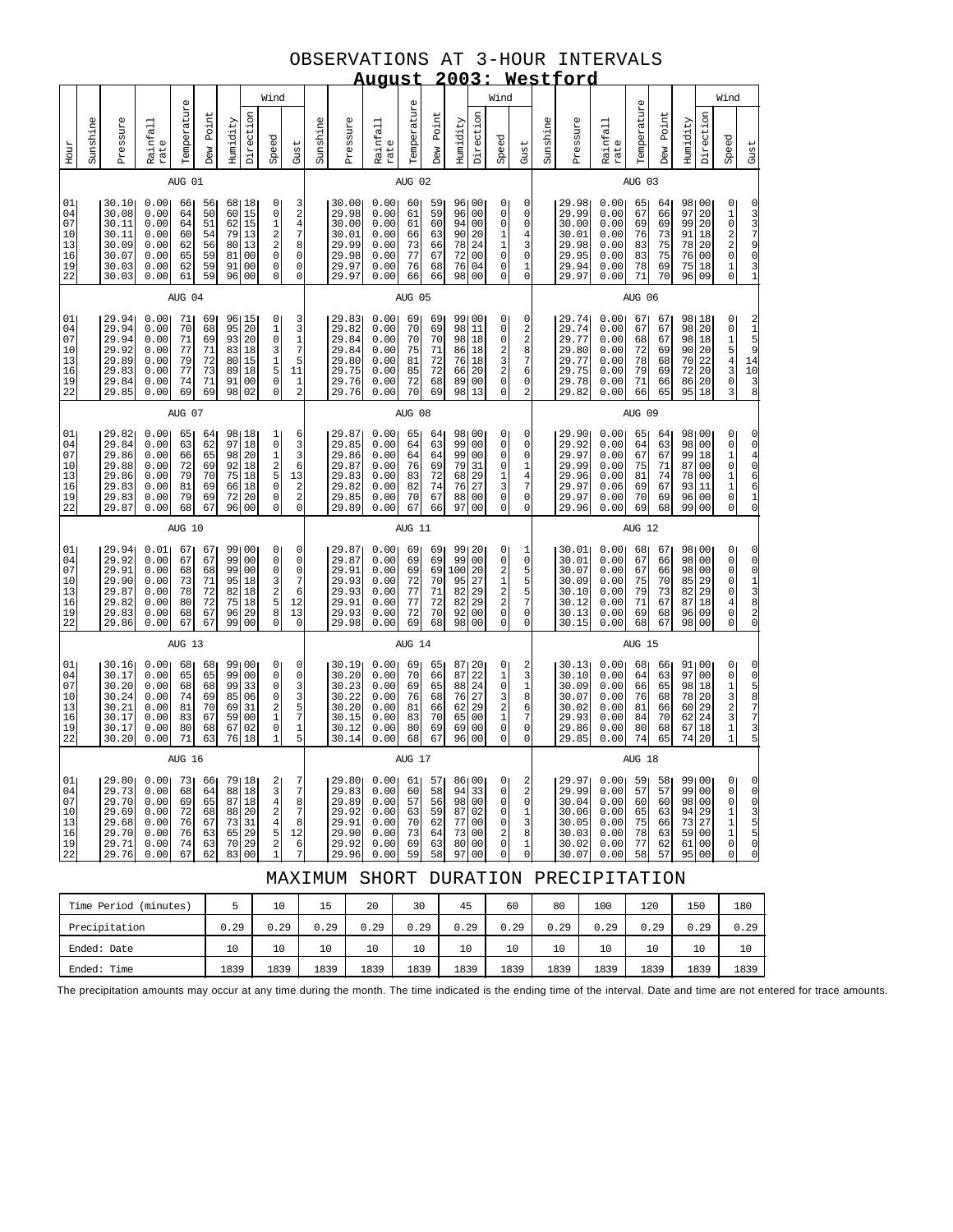### OBSERVATIONS AT 3-HOUR INTERVALS **August 2003: Westford**

|                                              |          |                                                                      |                                                              |                                              |                                              |                                        |                                                                                                        |                                                                                                                              |                                                          |                                                                      | <u>August</u>                                                |                                              |                                              | <u>zuu</u>                                      |                                                    |                                                                                                                   |                                                               |          | westroro                                                             |                                                               |                                              |                                              |                                                          |                                              |                                                                                           |                                                                                                                           |
|----------------------------------------------|----------|----------------------------------------------------------------------|--------------------------------------------------------------|----------------------------------------------|----------------------------------------------|----------------------------------------|--------------------------------------------------------------------------------------------------------|------------------------------------------------------------------------------------------------------------------------------|----------------------------------------------------------|----------------------------------------------------------------------|--------------------------------------------------------------|----------------------------------------------|----------------------------------------------|-------------------------------------------------|----------------------------------------------------|-------------------------------------------------------------------------------------------------------------------|---------------------------------------------------------------|----------|----------------------------------------------------------------------|---------------------------------------------------------------|----------------------------------------------|----------------------------------------------|----------------------------------------------------------|----------------------------------------------|-------------------------------------------------------------------------------------------|---------------------------------------------------------------------------------------------------------------------------|
|                                              |          | Wind                                                                 |                                                              |                                              |                                              |                                        |                                                                                                        |                                                                                                                              |                                                          |                                                                      |                                                              |                                              |                                              |                                                 |                                                    | Wind                                                                                                              |                                                               |          |                                                                      |                                                               |                                              |                                              |                                                          |                                              | Wind                                                                                      |                                                                                                                           |
| Hour                                         | Sunshine | Pressure                                                             | Rainfall<br>rate                                             | Temperature                                  | Dew Point                                    | Humidity                               | Direction                                                                                              | Speed<br>Gust                                                                                                                | Sunshine                                                 | Pressure                                                             | Rainfall<br>rate                                             | Temperature                                  | Dew Point                                    | Humidity                                        | Direction                                          | Speed                                                                                                             | Gust                                                          | Sunshine | Pressure                                                             | Rainfall<br>rate                                              | Temperature                                  | Dew Point                                    | Humidity                                                 | Direction                                    | Speed                                                                                     | Gust                                                                                                                      |
|                                              |          |                                                                      |                                                              | AUG 19                                       |                                              |                                        |                                                                                                        |                                                                                                                              |                                                          |                                                                      |                                                              | AUG 20                                       |                                              |                                                 |                                                    |                                                                                                                   |                                                               |          |                                                                      |                                                               | AUG 21                                       |                                              |                                                          |                                              |                                                                                           |                                                                                                                           |
| 01<br>04<br>07<br>10<br>13<br>16<br>19<br>22 |          | 30.08<br>30.07<br>30.11<br>30.11<br>30.07<br>30.03<br>30.01<br>30.05 | 0.00<br>0.00<br>0.00<br>0.00<br>0.00<br>0.00<br>0.00<br>0.00 | 59<br>59<br>60<br>73<br>79<br>81<br>79<br>69 | 56<br>56<br>57<br>63<br>65<br>60<br>65<br>59 | 89<br>89<br>71<br>63<br>48<br>62<br>69 | 92120<br>20<br>$18\,$<br>24<br>22<br>24<br>00<br>27                                                    | $\mathbf{1}$<br>$\begin{smallmatrix}2\\1\end{smallmatrix}$<br>$\frac{3}{1}$<br>3<br>$\overline{0}$<br>$\overline{0}$         | $\frac{3}{5}$<br>8<br>$\overline{4}$<br>9<br>0<br>3      | 30.05<br>30.03<br>30.05<br>30.10<br>30.04<br>29.99<br>29.99<br>30.01 | 0.00<br>0.00<br>0.00<br>0.00<br>0.00<br>0.00<br>0.00<br>0.00 | 71<br>66<br>66<br>70<br>80<br>85<br>81<br>66 | 55<br>58<br>58<br>62<br>66<br>68<br>70<br>65 | 58 24<br>75<br>76<br>75<br>62<br>58<br>70<br>96 | 18<br>20<br>18<br>20<br>27<br>00<br>0 <sup>0</sup> | $\begin{array}{c} 2 \\ 1 \\ 4 \end{array}$<br>$\overline{\mathbf{4}}$<br>$\bf 4$<br>$\mathsf{O}\xspace$<br>0<br>0 | 7<br>6<br>9<br>8<br>8<br>3<br>$\mathsf 0$<br>$\mathbf 0$      |          | 30.01<br>30.01<br>30.01<br>29.97<br>29.92<br>29.85<br>29.79<br>29.78 | 0.001<br>0.00<br>0.00<br>0.00<br>0.00<br>0.00<br>0.00<br>0.00 | 67<br>62<br>63<br>75<br>81<br>83<br>78<br>71 | 65<br>61<br>62<br>66<br>66<br>64<br>67<br>66 | 95100<br>96<br>97<br>74 18<br>59<br>54 18<br>70 18<br>85 | 15<br>18<br>20<br>18                         | 0<br>0 2 3 1 3 4 2                                                                        | $\begin{array}{c} 0 \\ 1 \\ 5 \\ 7 \\ 6 \\ 12 \end{array}$<br>$\begin{array}{c} 10 \\ 6 \end{array}$                      |
|                                              |          |                                                                      |                                                              | AUG 22                                       |                                              |                                        |                                                                                                        |                                                                                                                              |                                                          |                                                                      |                                                              | AUG 23                                       |                                              |                                                 |                                                    |                                                                                                                   |                                                               |          |                                                                      |                                                               | AUG 24                                       |                                              |                                                          |                                              |                                                                                           |                                                                                                                           |
| 01<br>04<br>07<br>10<br>13<br>16<br>19<br>22 |          | 29.75<br>29.68<br>29.71<br>29.73<br>29.70<br>29.66<br>29.69<br>29.75 | 0.00<br>0.00<br>0.00<br>0.00<br>0.00<br>0.00<br>0.00<br>0.00 | 71<br>72<br>71<br>75<br>79<br>81<br>75<br>61 | 67<br>67<br>66<br>67<br>67<br>63<br>61<br>56 | 85<br>84<br>76<br>68<br>54<br>63<br>82 | 89 18<br>18<br>18<br>27<br>24<br>27<br>29<br>15                                                        | 4<br>$\overline{4}$<br>3<br>4<br>16<br>4<br>8<br>6<br>14<br>3<br>10<br>0                                                     | 8<br>8<br>8<br>$\overline{a}$                            | 29.73<br>29.75<br>29.84<br>29.87<br>29.84<br>29.84<br>29.86<br>29.92 | 0.00<br>0.00<br>0.00<br>0.00<br>0.00<br>0.00<br>0.00<br>0.00 | 63<br>61<br>56<br>64<br>67<br>68<br>64<br>56 | 55<br>54<br>48<br>48<br>48<br>44<br>37<br>40 | 76 20<br>78<br>75<br>56<br>50<br>42<br>37<br>55 | 29<br>29<br>27<br>27<br>29<br>29<br>33             | 0<br>$\begin{array}{c} 2 \\ 2 \\ 7 \end{array}$<br>9<br>10<br>$\boldsymbol{7}$<br>$\mathbf{1}$                    | 3<br>10<br>5<br>12<br>14<br>20<br>17<br>8                     |          | 29.93<br>29.96<br>30.02<br>30.02<br>29.97<br>29.93<br>29.93<br>29.92 | 0.001<br>0.00<br>0.00<br>0.00<br>0.00<br>0.00<br>0.00<br>0.00 | 53<br>50<br>49<br>59<br>64<br>68<br>63<br>60 | 41<br>40<br>40<br>45<br>46<br>43<br>49<br>48 | 63 29<br>67<br>71<br>60<br>51<br>40<br>60 29<br>65       | 29<br>29<br>29<br>29<br>27<br>27             | 032578<br>$\frac{1}{1}$                                                                   | $\begin{array}{c}\n 3 \\  8 \\  5 \\  11\n \end{array}$<br>$\overline{16}$<br>17<br>$\begin{array}{c} 7 \\ 5 \end{array}$ |
|                                              |          |                                                                      |                                                              | AUG 25                                       |                                              |                                        |                                                                                                        |                                                                                                                              |                                                          |                                                                      |                                                              | AUG 26                                       |                                              |                                                 |                                                    |                                                                                                                   |                                                               |          |                                                                      |                                                               | AUG 27                                       |                                              |                                                          |                                              |                                                                                           |                                                                                                                           |
| 01<br>04<br>07<br>10<br>13<br>16<br>19<br>22 |          | 29.91<br>29.90<br>29.89<br>29.84<br>29.82<br>29.83<br>29.87<br>29.90 | 0.00<br>0.00<br>0.00<br>0.00<br>0.00<br>0.00<br>0.00<br>0.00 | 58<br>54<br>56<br>58<br>60<br>61<br>61<br>61 | 49<br>50<br>50<br>50<br>54<br>57<br>59<br>60 | 85<br>80<br>76<br>83<br>86<br>94<br>97 | 70   18<br>22<br>18<br>18<br>18<br>20<br>00<br>0 <sub>0</sub>                                          | 1 <br>$\mathsf{O}$<br>$\frac{2}{3}$<br>$\overline{a}$<br>0<br>0<br>$\Omega$                                                  | $\frac{5}{2}$<br>5<br>8<br>5<br>5<br>$\mathbf 0$<br>0    | 29.91<br>29.91<br>29.91<br>29.88<br>29.82<br>29.73<br>29.65<br>29.60 | 0.00<br>0.00<br>0.00<br>0.00<br>0.00<br>0.00<br>0.00<br>0.00 | 61<br>60<br>58<br>67<br>73<br>75<br>69<br>67 | 60<br>58<br>56<br>60<br>59<br>59<br>61<br>63 | 97 27<br>95<br>96<br>76<br>61<br>59<br>76<br>85 | 29<br>00<br>18<br>18<br>18<br>18<br>18             | 0<br>$\mathsf{O}\xspace$<br>$\mathsf{O}\xspace$<br>33436                                                          | 1<br>$\mathbf 1$<br>$\mathsf 0$<br>7<br>7<br>10<br>8<br>19    |          | 29.60<br>29.58<br>29.67<br>29.69<br>29.69<br>29.72<br>29.79<br>29.88 | 0.00<br>0.00<br>0.00<br>0.00<br>0.00<br>0.00<br>0.00<br>0.00  | 70<br>69<br>67<br>72<br>75<br>72<br>67<br>56 | 64<br>63<br>61<br>60<br>54<br>54<br>53<br>47 | 81 20<br>81<br>80<br>67<br>48<br>54<br>62<br>72          | 20<br>27<br>24<br>24<br>29<br>29<br>29       | $\begin{array}{c}\n4 \\ 4 \\ 3 \\ 3 \\ 8\n\end{array}$<br>$\frac{8}{3}$<br>$\overline{1}$ | 8<br>14<br>$_{\rm 10}^{\rm 10}$<br>18<br>14<br>$\begin{array}{c} 10 \\ 5 \end{array}$                                     |
|                                              |          |                                                                      |                                                              | AUG 28                                       |                                              |                                        |                                                                                                        |                                                                                                                              |                                                          |                                                                      |                                                              | AUG 29                                       |                                              |                                                 |                                                    |                                                                                                                   |                                                               |          |                                                                      |                                                               | AUG 30                                       |                                              |                                                          |                                              |                                                                                           |                                                                                                                           |
| 01<br>04<br>07<br>10<br>13<br>16<br>19<br>22 |          | 29.94<br>29.99<br>30.07<br>30.13<br>30.12<br>30.10<br>30.11<br>30.13 | 0.00<br>0.00<br>0.00<br>0.00<br>0.00<br>0.00<br>0.00<br>0.00 | 52<br>49<br>52<br>54<br>62<br>63<br>59<br>48 | 49<br>46<br>47<br>48<br>50<br>50<br>50<br>46 | 89<br>85<br>79<br>65<br>62<br>72<br>94 | 87100<br>0 <sub>0</sub><br>29<br>29<br>$\begin{array}{c} 29 \\ 27 \end{array}$<br>00<br>0 <sub>0</sub> | 01<br>0<br>4<br>10<br>$\begin{array}{c} 4 \\ 3 \\ 5 \end{array}$<br>9<br>10<br>11<br>0<br>0                                  | $\mathbf 0$<br>$\mathbf 0$<br>$\mathbf 0$<br>$\mathbf 0$ | 30.13<br>30.09<br>30.05<br>29.96<br>29.89<br>29.82<br>29.80<br>29.81 | 0.00<br>0.00<br>0.00<br>0.00<br>0.00<br>0.00<br>0.00<br>0.00 | 46<br>44<br>53<br>64<br>73<br>69<br>69<br>69 | 46<br>43<br>48<br>53<br>61<br>65<br>67<br>68 | 98 00<br>97<br>83<br>68<br>66<br>86<br>96<br>95 | 00<br>18<br>18<br>18<br>18<br>20<br>20             | 0<br>0<br>3<br>8<br>9<br>8<br>$\begin{array}{c} 7 \\ 5 \end{array}$                                               | $\mathbf 0$<br>$\mathsf 0$<br>6<br>18<br>18<br>21<br>17<br>13 |          | 29.83<br>29.88<br>29.96<br>30.04<br>30.08<br>30.11<br>30.15<br>30.22 | 0.00<br>0.00<br>0.00<br>0.00<br>0.00<br>0.00<br>0.00<br>0.00  | 69<br>64<br>60<br>58<br>59<br>61<br>58<br>46 | 68<br>59<br>57<br>52<br>51<br>51<br>48<br>44 | 96 18<br>84<br>88 29<br>81<br>75<br>69<br>70<br>93       | 27<br>29<br>27<br>31<br>0 <sub>0</sub><br>00 | 1266250<br>$\overline{0}$                                                                 | 6<br>6<br>$\begin{array}{c} 14 \\ 13 \\ 7 \end{array}$<br>$\begin{array}{c} 11 \\ 3 \\ 0 \end{array}$                     |
|                                              |          |                                                                      |                                                              | AUG 31                                       |                                              |                                        |                                                                                                        |                                                                                                                              |                                                          |                                                                      |                                                              |                                              |                                              |                                                 |                                                    |                                                                                                                   |                                                               |          |                                                                      |                                                               |                                              |                                              |                                                          |                                              |                                                                                           |                                                                                                                           |
| 01<br>04<br>07<br>10<br>13<br>16<br>19<br>22 |          | 30.24<br>30.28<br>30.31<br>30.33<br>30.28<br>30.22<br>30.20<br>30.20 | 0.00<br>0.00<br>0.00<br>0.00<br>0.00<br>0.00<br>0.00<br>0.00 | 45<br>42<br>43<br>59<br>67<br>68<br>60<br>55 | 43<br>41<br>42<br>48<br>48<br>53<br>49<br>48 | 97<br>98<br>68<br>50<br>58<br>67<br>76 | 93 00<br>0 <sub>0</sub><br>13<br>20<br>27<br>20<br>18<br>20                                            | $\overline{0}$<br>0<br>$\mathbf{1}$<br>0<br>6<br>13<br>$\begin{array}{c} 2 \\ 3 \\ 1 \end{array}$<br>6<br>10<br>$\mathbf{1}$ | 0<br>$\boldsymbol{2}$<br>5<br>ζ                          |                                                                      |                                                              |                                              |                                              |                                                 |                                                    |                                                                                                                   |                                                               |          |                                                                      |                                                               |                                              |                                              |                                                          |                                              |                                                                                           |                                                                                                                           |

## WEATHER NOTES SUMMARY BY HOUR

NOTES:<br>Units are: Temperature=°F, Wind=mph, Pressure=inches Hg, Precipitation=inches.<br>Units are: Temperature=°F, Wind=mph, Pressure=inches Hg, Precipitation=inches.<br>from true north: i.e., 09 for East, 18 for South, 27 for

|                                              |                                                                                                                                                                                                                                                                                                                                                                                                                                                                                                                                    |                                                                              | Averages                                     |                                              |                                              |                                                      |                                                                             | Resultant<br>Wind                                                           |
|----------------------------------------------|------------------------------------------------------------------------------------------------------------------------------------------------------------------------------------------------------------------------------------------------------------------------------------------------------------------------------------------------------------------------------------------------------------------------------------------------------------------------------------------------------------------------------------|------------------------------------------------------------------------------|----------------------------------------------|----------------------------------------------|----------------------------------------------|------------------------------------------------------|-----------------------------------------------------------------------------|-----------------------------------------------------------------------------|
| ees<br>p<br>9                                | $\begin{array}{c}\n\begin{array}{c}\n\text{if } \\ \text{if } \\ \text{if } \\ \text{if } \\ \text{if } \\ \text{if } \\ \text{if } \\ \text{if } \\ \text{if } \\ \text{if } \\ \text{if } \\ \text{if } \\ \text{if } \\ \text{if } \\ \text{if } \\ \text{if } \\ \text{if } \\ \text{if } \\ \text{if } \\ \text{if } \\ \text{if } \\ \text{if } \\ \text{if } \\ \text{if } \\ \text{if } \\ \text{if } \\ \text{if } \\ \text{if } \\ \text{if } \\ \text{if } \\ \text{if } \\ \text{if } \\ \text{if } \\ \text{if } \\ $ | Pressure<br>on.                                                              | Temperature                                  | Point<br>Dew                                 | Humidity                                     | Speed<br>Wind                                        | Direction                                                                   | Speed                                                                       |
| 01<br>04<br>07<br>10<br>13<br>16<br>19<br>22 |                                                                                                                                                                                                                                                                                                                                                                                                                                                                                                                                    | 29.941<br>29.939<br>29.967<br>29.975<br>29.947<br>29.919<br>29.920<br>29.943 | 64<br>62<br>63<br>69<br>75<br>75<br>71<br>64 | 60<br>59<br>60<br>63<br>64<br>63<br>63<br>61 | 90<br>91<br>91<br>80<br>69<br>67<br>76<br>89 | 0.5<br>0.8<br>1.4<br>2.9<br>2.9<br>3.3<br>1.3<br>0.7 | 19<br>22<br>22<br>$\begin{array}{c} 22 \\ 24 \end{array}$<br>25<br>25<br>20 | . 5<br>0<br>. 6<br>0<br>. 9<br>0<br>2.0<br>1.9<br>1.9<br>.8<br>0<br>.5<br>0 |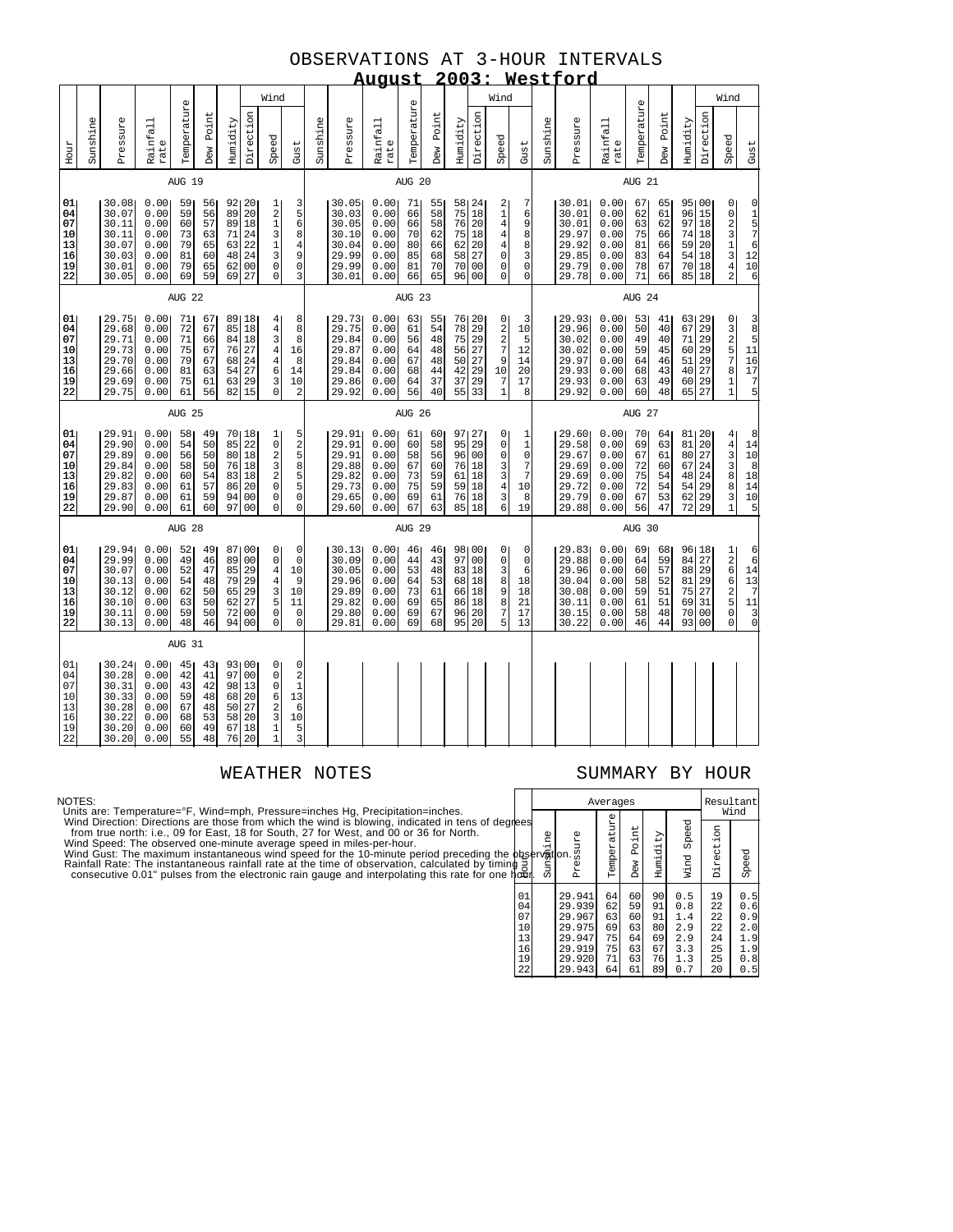| Date                                                      |                                                                 |    |      |             |      |    | A.M. Hour Ending at |      |      |    |    |                                                                                                                                                          |    |    |      |                  |          |    | P.M. Hour Ending at |                              |          |      |                     |    | Date                                                      |
|-----------------------------------------------------------|-----------------------------------------------------------------|----|------|-------------|------|----|---------------------|------|------|----|----|----------------------------------------------------------------------------------------------------------------------------------------------------------|----|----|------|------------------|----------|----|---------------------|------------------------------|----------|------|---------------------|----|-----------------------------------------------------------|
|                                                           | 01                                                              | 02 | 03   | 04          | 05   | 06 | 07                  | 08   | 09   | 10 | 11 | 12                                                                                                                                                       | 01 | 02 | 03   | 04               | 05       | 06 | 07                  | 08                           | 09       | 10   | 11                  | 12 |                                                           |
| 01<br>$0\,2$<br>03<br>04                                  | 05 0.01                                                         |    |      | $0.12$ 1.54 | 0.01 |    | 0.01                | 0.02 |      |    |    | 0.010.020.02                                                                                                                                             |    |    |      | 0.08             |          |    | 0.01                |                              | 0.060.79 | 0.22 | $0.03$ 0.31 0.18 05 |    | 01<br>02<br>03<br>04                                      |
| 07<br>08<br>09                                            | 06 0.03<br>10 0.04 0.08 0.14 0.06 0.02                          |    | 0.01 |             |      |    |                     | 0.04 |      |    |    |                                                                                                                                                          |    |    |      |                  | 0.370.14 |    |                     | 0.02<br>0.02<br>0.910.110.01 |          |      | 0.01                |    | 06<br>$\begin{array}{c} 07 \\ 08 \end{array}$<br>09<br>10 |
| $\begin{array}{c} 11 \\ 12 \\ 13 \\ 14 \\ 15 \end{array}$ |                                                                 |    |      |             | 0.01 |    |                     |      | 0.01 |    |    |                                                                                                                                                          |    |    | 0.03 |                  |          |    |                     |                              |          |      |                     |    | 11<br>$\begin{array}{c} 12 \\ 13 \end{array}$<br>14<br>15 |
| $\begin{array}{c} 16 \\ 17 \\ 18 \\ 19 \end{array}$<br>20 |                                                                 |    |      |             |      |    |                     |      |      |    |    |                                                                                                                                                          |    |    |      |                  |          |    |                     |                              |          |      |                     |    | 16<br>$\frac{17}{18}$<br>20                               |
| $\begin{array}{c} 21 \\ 22 \\ 23 \\ 24 \\ 25 \end{array}$ |                                                                 |    |      |             | 0.02 |    |                     |      |      |    |    |                                                                                                                                                          |    |    | 0.02 |                  |          |    |                     | 0.02                         |          |      |                     |    | 21<br>22<br>23<br>24<br>25                                |
|                                                           | $\begin{array}{l} 26 \\ 27 \\ 28 \\ 28 \\ 29 \\ 30 \end{array}$ |    |      |             |      |    |                     |      |      |    |    |                                                                                                                                                          |    |    |      | $0.01$ 0.06 0.01 |          |    |                     | 0.30 0.24 0.06               |          |      |                     |    | 26<br>27<br>28<br>29<br>30                                |
| 31                                                        |                                                                 |    |      |             |      |    |                     |      |      |    |    |                                                                                                                                                          |    |    |      |                  |          |    |                     |                              |          |      |                     |    | 31                                                        |
|                                                           |                                                                 |    |      |             |      |    |                     |      |      |    |    | Sum  0.10  0.08  0.27  1.60  0.06  0.00  0.01  0.06  0.01  0.01  0.02  0.02  0.00  0.01  0.11  0.46  0.14  0.30  1.16  0.29  0.80  0.25  0.32  0.18  Sum |    |    |      |                  |          |    |                     |                              |          |      |                     |    |                                                           |

# HOURLY PRECIPITATION (Water Equivalent) **August 2003: Westford**

During a frozen precipitation event, hourly precipitation totals may not be recorded. In this case, daily amounts are typically entered in the last column (hour ending at 12 A.M.)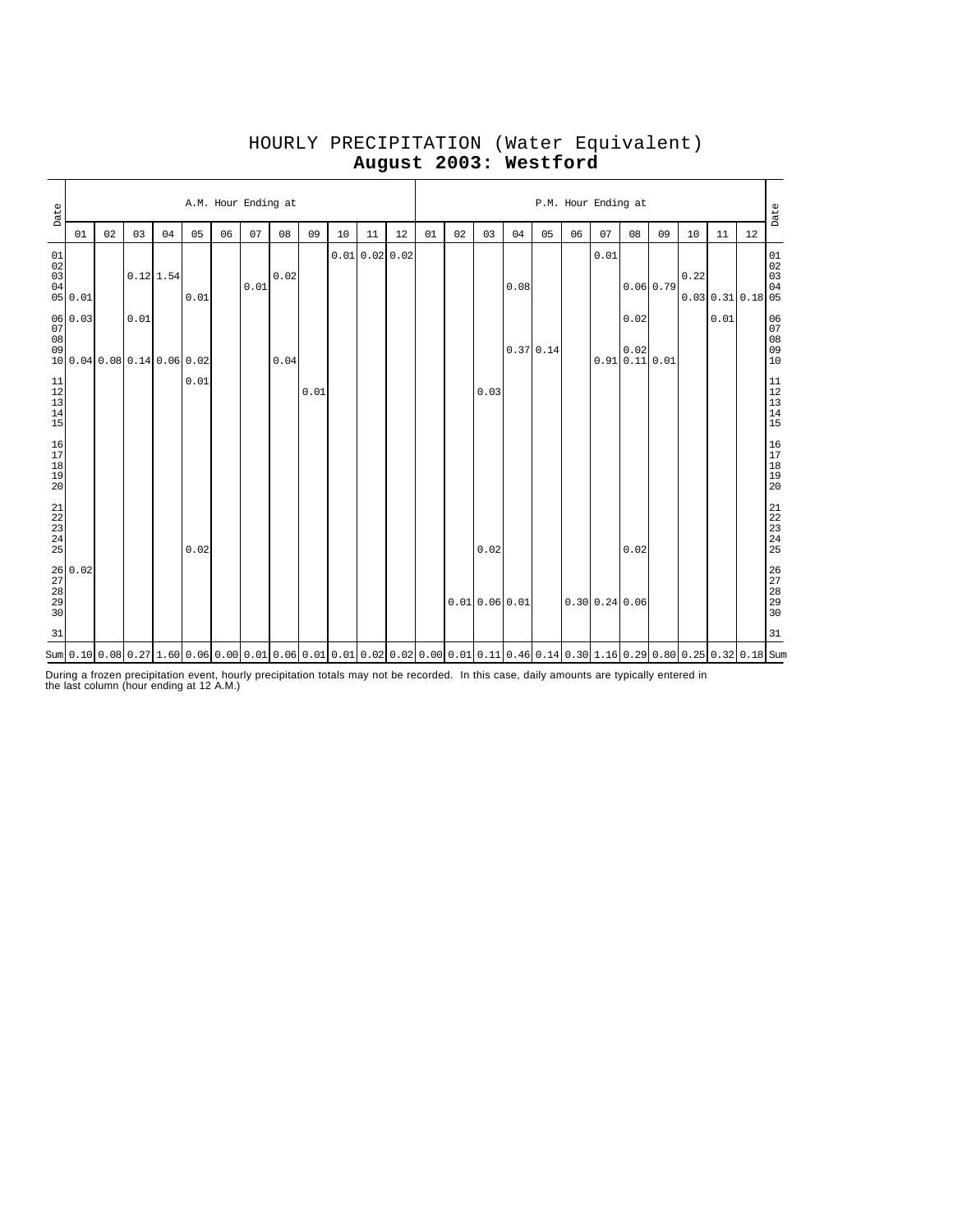HOUR-BY-HOUR DATA **August 2003: Westford**